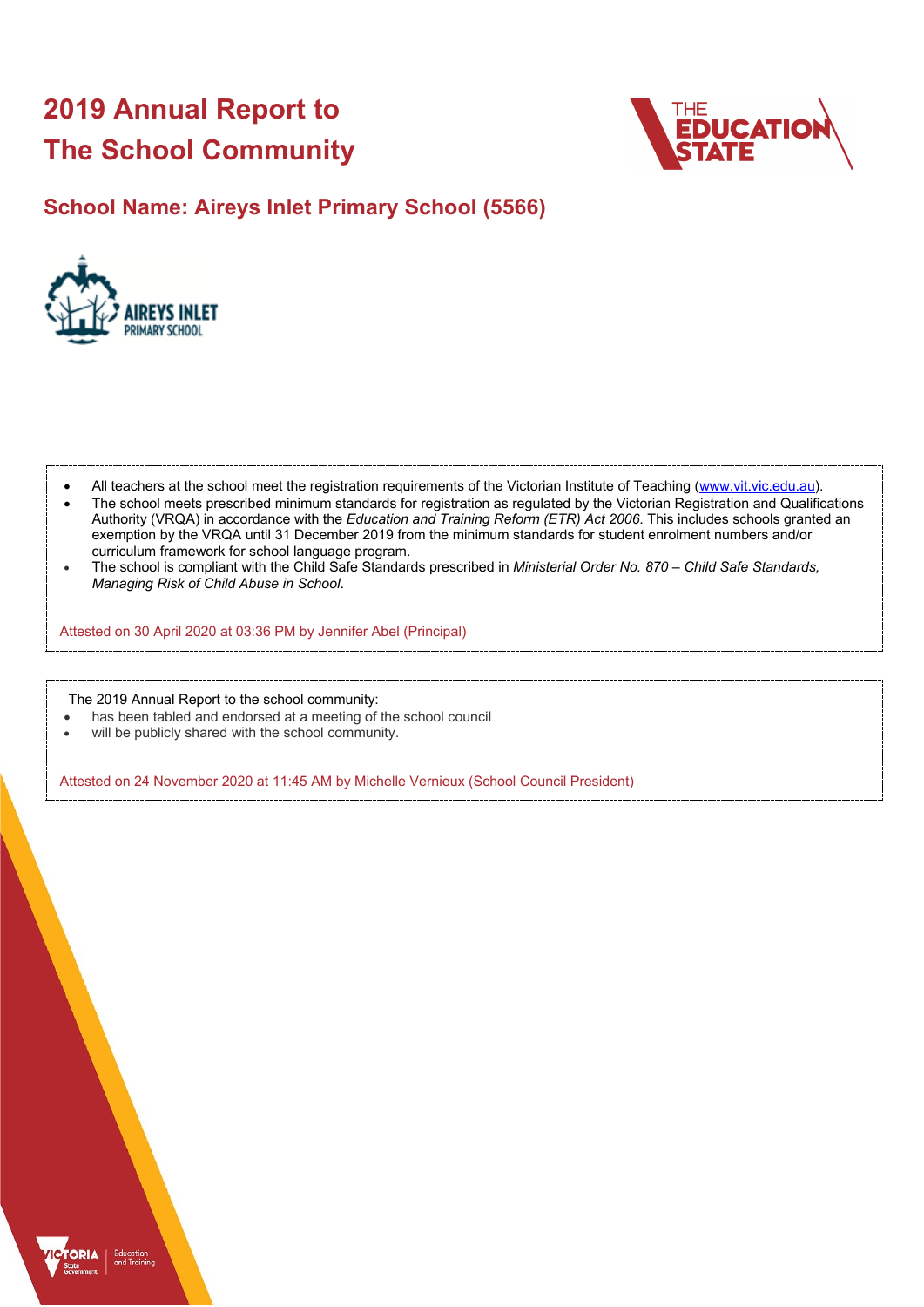## **About Our School**

### **School context**

This is the third year Aireys Inlet Primary School as its own entity. Our Student Family Occupation and Education Index is 0.2021. Our current enrollment at the beginning of 2020 is 9 students with 5.4 Full Time teaching staff and 2 Administration Staff.

Inspired by our unique natural surroundings, our school empowers all students to embrace learning, achieve their personal best and build their emotional, social and physical well-being.

Aireys Inlet Primary School aims to provide an inclusive and caring learning environment that engages our students and challenges them to grow to acquire, demonstrate, articulate and value the knowledge and skills that will support them, as life-long learners.

Aireys Inlet Primary School is dedicated to recognising the importance of the partnership between the school and parents to support student learning, engagement and wellbeing. We share a commitment to, and a responsibility for ensuring inclusive, safe and orderly environments by delivering the Respectful Relationship curriculum, using the School Wide Positive Behaviour Framework, underpinned by the core values of Respect, Cooperation and striving for Personal Best.

Over the year we implemented our Whole School Instructional Model and Lesson Structure Framework in English and Mathematics. We have been able to document our Guaranteed Viable Curriculum in the key learning areas in both digital and hard copy.

Staff have been involved in ongoing professional learning in the area of Literacy, Digital Technologies, Student Voice and Agency, Autism and Aboriginal Perspectives.

The teachers have worked on HITS (High Impact Teaching Strategies) through the professional learning the Literacy Leader has delivered, with a key focus on Writing, as identified as an area for improvement in our 2018 School Review.

All school community stakeholders have developed a trust with each other and mutual respect for the roles they perform.

As a Respectful Relationships partner school, the curriculum has been embedded and supported through the Bluearth program in which we launched with grant in 2019. The student, teacher and parent, School Wide Positive Behaviour Matrix have all been developed, and there is a communal responsibility to ensure all stakeholders uphold the school values and display expected behaviours.

Our students once again performed very well academically, across all key learning areas, with 80% of our students performing well above expected level in Reading. In NAPLAN 100% of our year 5 students were in the top two bands.

### **Framework for Improving Student Outcomes (FISO)**

### Considerations for 2020

In 2020, there will be continued work on evidence based pedagogy, through HITS, Practice Principles, Student Voice and Agency, and Classroom Instruction That Works. We will continue to embed our whole school Instructional Model and Lesson Structure Frameworks.

All stakeholders will unpack the Opinion Survey data and have a significant input into developing strategies for change. Already, the parents are working through the 2019 Parent Opinion Survey, identifying challenges and working with the school to suggest improvements. There will continue to be a focus on acceptable behaviours in line with our school values for all school community members, with the aim of developing a cohesive community culture in time.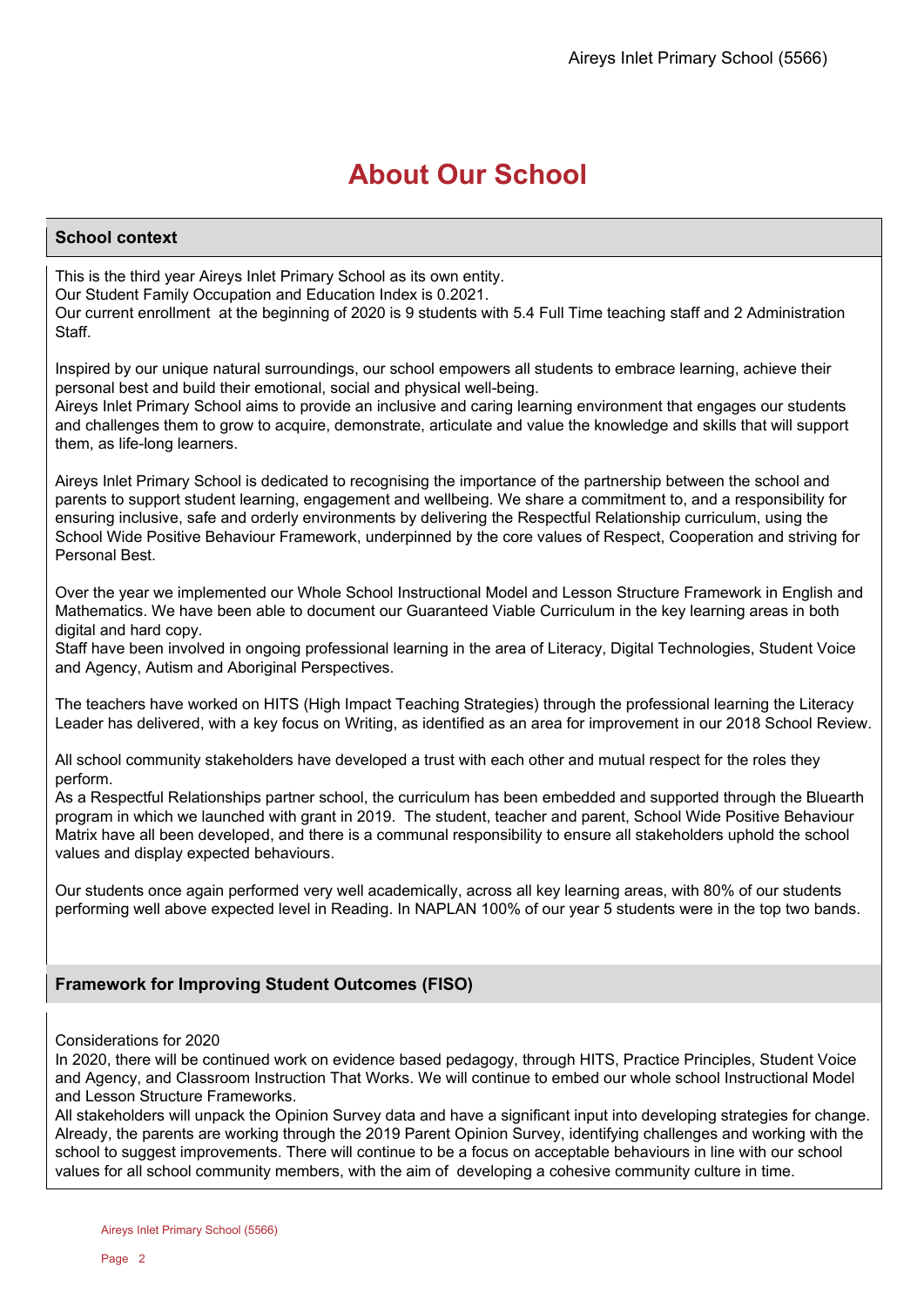Although our students perform very well across most key learning areas, it has been identified in the data that we are not challenging students at the 'top end' and that we need more students to have high growth. In 2020 we will be adopting an engaging whole school pure inquiry model, based on deep learning, questioning and challenge. There will also be the opportunity for talented and gifted students continue to access the Gateways program specialised learning workshops with students across the Geelong area.

### **FISO**

Excellence in Teaching and Learning

Building Practice Excellence and Curriculum Planning and assessment- Embedding

Teacher are making links between students' progress data and their own professional learning needs. We had two staff members complete the Literacy Leaders Course and present Professional Learning to the rest of the staff. The school routinely reviews its impact on students' progress and development, and incorporates findings into wholeschool professional learning and school improvement plans. In 2019, our focus was to improve writing across the school, teachers were involved in professional learning delivered by peers and a coach. Strategies were implemented into practice, which resulted in improved learning gain for students across the school.

Curriculum planning reflects the achievements of students against the standards for curriculum areas, stages of learning and student needs. Teachers teach at 'point of need' for each individual child, depending on where they sit on the continuum, as a result, a high percentage of our students achieve more than one year growth.

The school's curriculum plan integrates learning areas and capabilities, pedagogy and assessment into a sequential program of learning.

Accurate assessment of and for learning is characterised by teacher collaboration around processes such as assessment mapping and moderation, enabling greater consistency of teacher judgements of student learning. Consistent processes are in place to monitor the effectiveness of programs in meeting the student's learning goals and needs, based on a range of evidence. Students are actively involved in developing and monitoring their own learning goals, which has resulted in improved student engagement and academic rigor.

### Professional Leadership

Building Leadership Teams and Instructional Shared Leadership- Evolving moving towards Embedding Leadership roles are aligned with the School Strategic Plan and Annual Implementation Plan (AIP) priorities. A wholeschool professional learning strategy aligns individual learning plans with school goals and supports the school's identified FISO improvement strategies. The teachers' roles and responsibilities include facilitating the school professional learning program.

All staff engage in annual performance and development processes. Leaders develop action plans and use these as a guide, together with school performance data, to develop a set of clear goals for student learning that are aligned with the Annual Implementation Plan (AIP).

### Positive Climate for Learning

Empowering Students and Building School Pride and Setting Expectations and Promoting Inclusion- Evolving moving towards Embedding

Our teachers encourage students to set high expectations for their own learning. They engage in conversations about learning and progress, addressing concerns and celebrating achievements.

Teachers assist students to become more self-directed and to believe in their ability to complete tasks and reach goals. Staff, students and parents regularly share and celebrate school achievements within and beyond the school using a broad range of opportunities.

Students are familiar with behaviour expectations and consequences for inappropriate behaviour. Behaviour management, wellbeing and engagement strategies are evidence based and sufficiently flexible to support all students. All classes provide safe and welcoming learning environments in which students respect and value on-task learning.

### Community Engagement in Learning

Building Communities and Global Citizenship- Embedding

The school community works together to give consistent support and reinforcement of expectations about learning and behaviour and celebrate student achievements.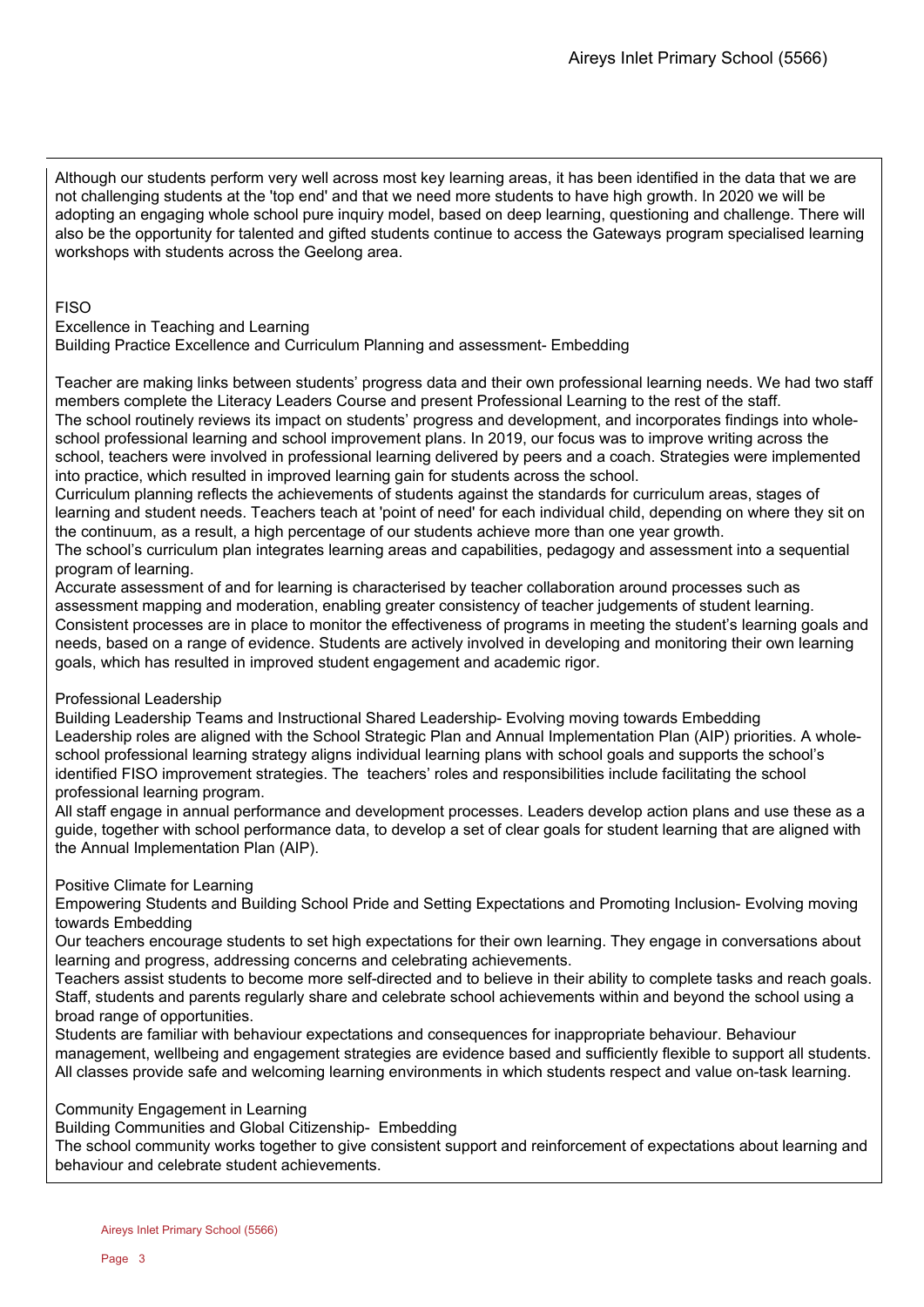Inclusive school policies, programs and practices are monitored and evaluated for their effectiveness. All students at our school have access to the curriculum and facilities.

Our school works in partnership to address identified student learning and wellbeing needs and enrich learning experiences and opportunities. We work on a tiered approaching, using both internal and external supports personnel such as our Welfare Officer and the SSSO network of professionals.

A shared commitment and collaborative actions by our school, families and broader community, assists community organisations and agencies to provide services and maximise benefits for students aligned to the school's policies. The school ensures early intervention for students who have additional needs or are at risk of disengagement. We

collaborate with community agencies to support specific learning, health and wellbeing needs of these students. Teachers plan collaboratively to identify and integrate global perspectives into the curriculum drawing on contemporary events. We actively engage with our local community and agencies, such as DELWP, the CFA, Angair and the Friends of Eastern Otways around local and global issues. Our students are involved in the Citizen Scientist program amongst other climate change and sustainability initiatives.

We continue to look for authentic opportunities for our students to become active citizens within the school and wider community.

Through our inquiry units of study, teachers draw on students' experiences to develop their understanding of the economic and social inequalities that exist globally. Students examine, reflect on and challenge abuses of social justice and human rights.

### **Achievement**

Aireys Inlet Primary School has achieved pleasing results in all areas of Student Learning during 2019, with many areas of excellent growth and achievement.

In English teacher assessments against the Victorian Curriculum show the percentage of students in Years P-6 with at or above the expected growth of one year was: Reading 93%, a 8% increase from 2018, Writing 92%, a 7% increase. In Numeracy, the percentage of students in years P-6 with at or above the expected growth of one year was 91%, a 9% increase.

An upward trend has continued in all key learning areas over the past 3 years, especially with students achieving above expected level. This is an excellent result.

Our NAPLAN Relative Growth results from years 3-5 are also very pleasing:

The percentage of students meeting at or above benchmark growth in Reading was 85%, Writing 100% and Number 78.6%. Writing growth has shown a significant improvement over the past

two years considering it was an improvement focus identified in our Strategic Plan. The improvement strategies we have put in place are having a positive impact in student outcomes.

Both boys and girls achieved similar results, however in Numeracy the percentage of students meeting or above was stronger by the girls yet there were significantly more boys, 50% who had a growth above the benchmark compared to the girls 17%.

Our NAPLAN Learning Gain results from years 3-5 are also pleasing with increased students showing High Gain. Although overall our students significantly outperform other students in Reading, they are already coming from a 'high' base, and therefore we need to challenge our readers into the higher levels of the curriculum and assess accordingly to see a higher level of academic gain. A focus on the teaching of Numeracy will be identified as a priority over the next 18 months.

| <b>NAPLAN Learning Gain</b> | Low Gain | Medium Gain High Gain |      |
|-----------------------------|----------|-----------------------|------|
| Reading                     | 14.3     | 571                   | 28.6 |
| Numeracy                    | 21.4     | 28.6                  | 50.0 |
| Writina                     | 71       | 214                   | 714  |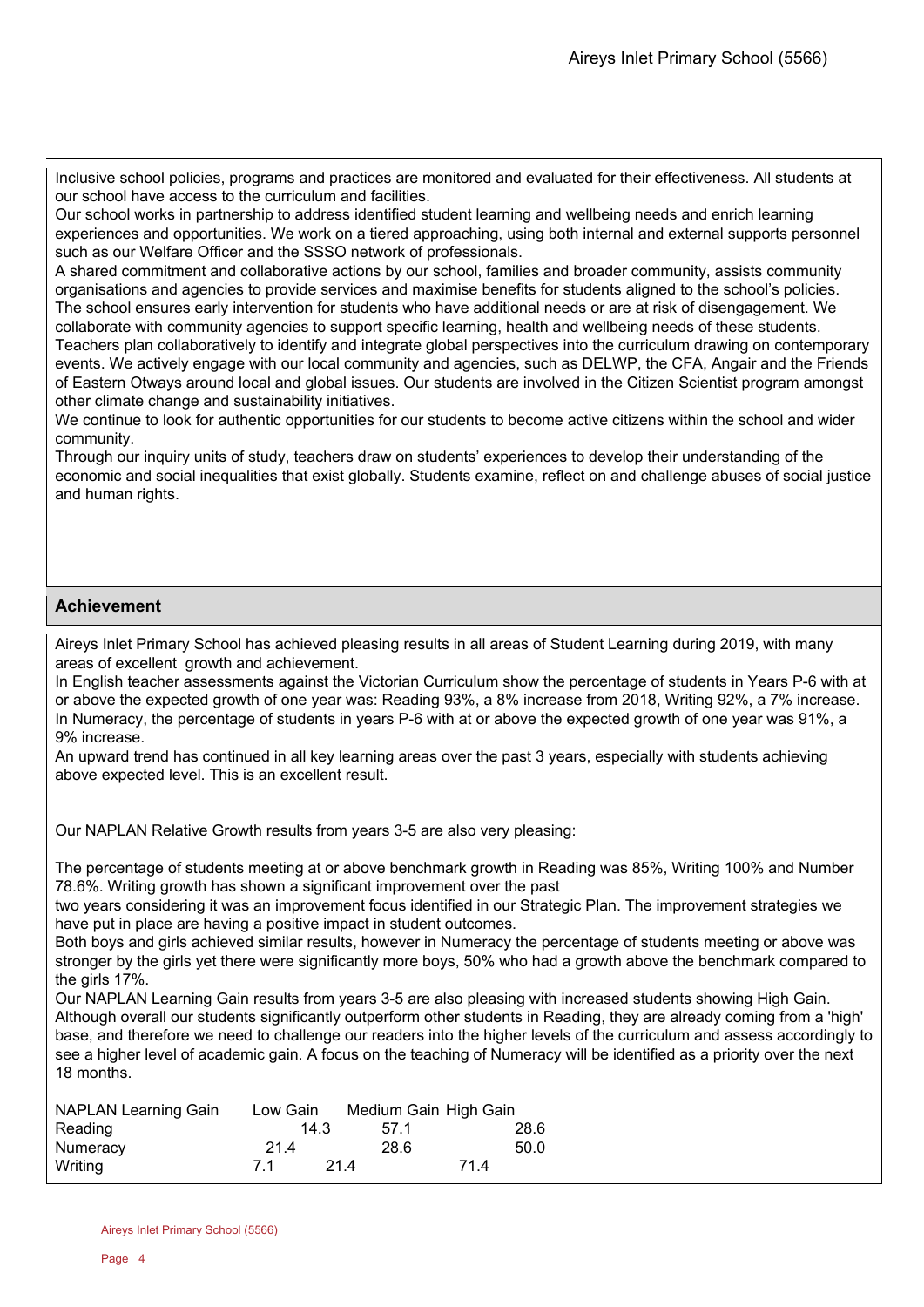| Spelling                     | 57.1 | 35.7 |
|------------------------------|------|------|
| Grammar and Punctuation 14.3 | 42.9 | 42.9 |

Our Year 5 students in 2019 significantly out performed the state benchmark, and our Year 3 students were equal to or out performed the state benchmark in writing and reading. Our Year 3 Numeracy results were lower than that of the State median.

### **Engagement**

| Average Number of Student Absence Days<br>Average number of absence days<br>Middle 60 percent high                                                                    | School | State Median | Middle 60 percent low |
|-----------------------------------------------------------------------------------------------------------------------------------------------------------------------|--------|--------------|-----------------------|
| Average number of absence days (latest year)<br>19.4                                                                                                                  | 18.3   | 16.3         | 13.9                  |
| Average number of absence days (4 year average)<br>18.2                                                                                                               | 19.2   | 15.5         | 13.5                  |
| Our school continues to record average number of days absent for each child being two or more days higher than<br>State average. This can be noted in the trend data. |        |              |                       |

Average 2019 attendance rate by year level: %

| Year Level |  |  |  |  | Prep Year 1 Year 2 Year 3 Year 4 Year 5 Year 6 |  |  |
|------------|--|--|--|--|------------------------------------------------|--|--|
|------------|--|--|--|--|------------------------------------------------|--|--|

Attendance Rate (latest year) 91 92 89 91 91 91 91  $90$ 

Year 2 had the highest rate of absenteeism, although year levels consistent across the school.

Common reasons for non-attendance include illness and extended family holidays. We had many families taking extended holidays within the school year.

Our coastal and tourism community context impacts on our attendance data as families who own businesses take holidays after the peak tourism periods.

We actively encourage attendance by promoting the 'It's not okay to be away' message, providing fun and engaging learning experiences and actively following up non-attendance

### **Wellbeing**

Both the Attitudes to School and the Staff Opinion Surveys data indicated positive shifts in our wellbeing goals. The students in Years 4-5 indicated a positive improvement result in the areas of connectedness (89%), a sense of inclusion (84%) and the sense of having student voice and agency (72%).

Student Voice and Agency remains as a focus for us in 2020 as we develop authentic opportunities for our students to have a greater input into their own learning and the operation of the school.

The school will continue to focus on improving students' connection to school by building our students' sense of belonging and enjoyment. We will continue to encourage student leadership, build community and cultural partnerships, and develop student social and emotional capabilities. Student Voice and Agency with the assistance of Amplify, will continue to be a focus of Professional Learning for staff in 2020 as they embed learnt strategies into pedagogy and classroom practice.

The majority of our students believe we manage bullying well, indicating an 77.5% positive response in the Attitudes to School Survey. This is an improvement on previous years however acknowledge we have some way to go. We had a positive improvement in the amount of students not experiencing bullying to 89% which is positive. This can be due predominantly to the work teachers have done embedding the Respectful Relationships curriculum, SWPB and values programs and Bluearth. These programs will continue in 2020.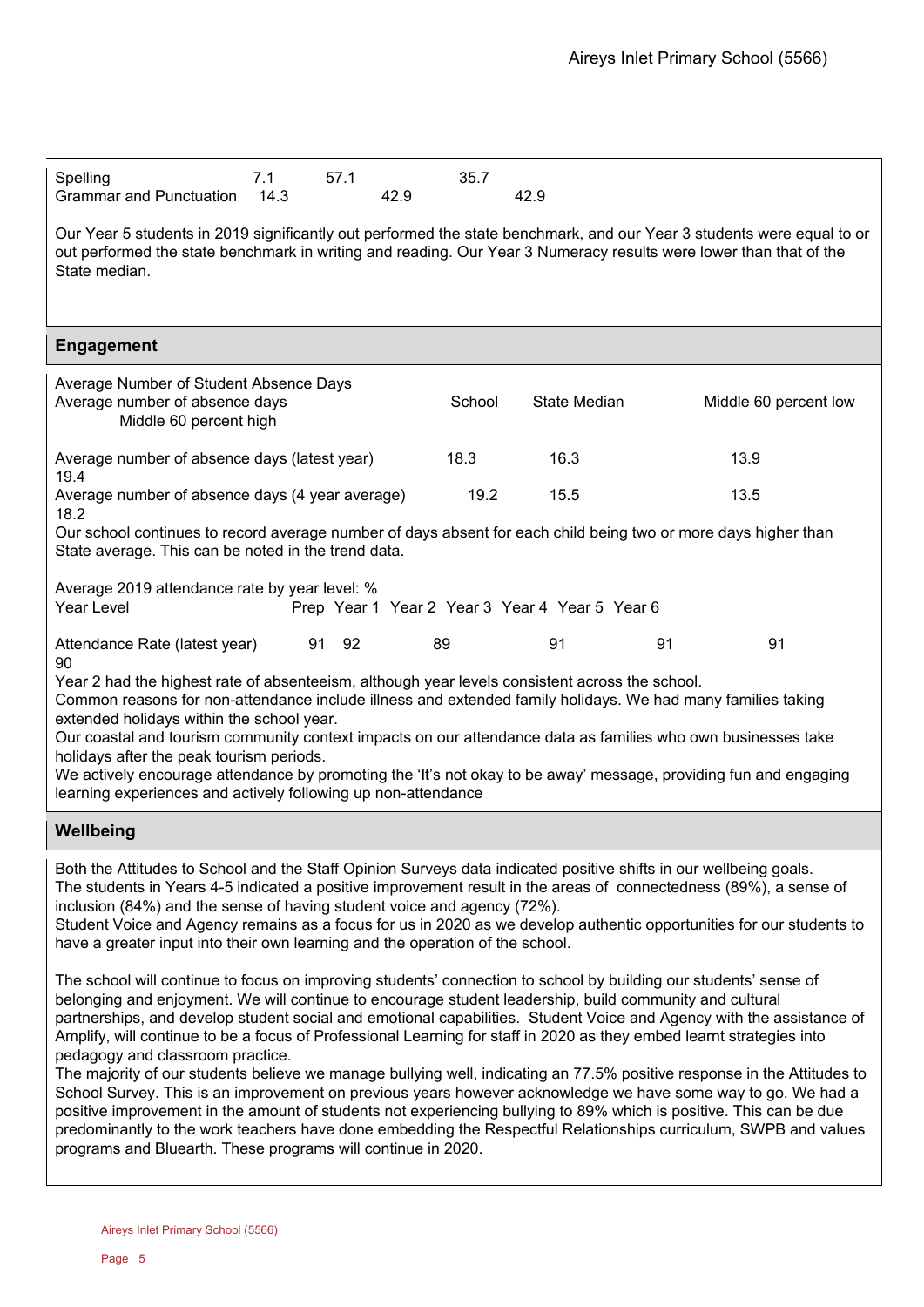### **Financial performance and position**

The school ended the year with a healthy surplus, however this is predominantly due to the Parent Club funds of \$68474.68.

The school itself ended with a small surplus in the cash budget of \$18,515.

The School Resource Package (SRP) ended the year with a surplus of \$19,896.

Extraordinary revenue noted, was the Parent Club funds and there was no extraordinary expenditure over the year The sources of funding that the school received in 2019 included locally raised funds from the Annual Fair and other fundraisers, donations from the Recycle Shed, Anglesea, voluntary contributions from families and Sporting Schools and other minor local grants.

Additional State/Commonwealth funding the school received beyond the SRP with the purpose of the funding and its link to improvements in teaching and learning were for Victorian Curriculum Curriculum Planning, Maintenance Blitz grants, Respectful Relationships Partner School Grant, Swimming, the Sporting Schools initiative.

> **For more detailed information regarding our school please visit our website at [https://aireysinletps.vic.edu.au](https://aireysinletps.vic.edu.au/)**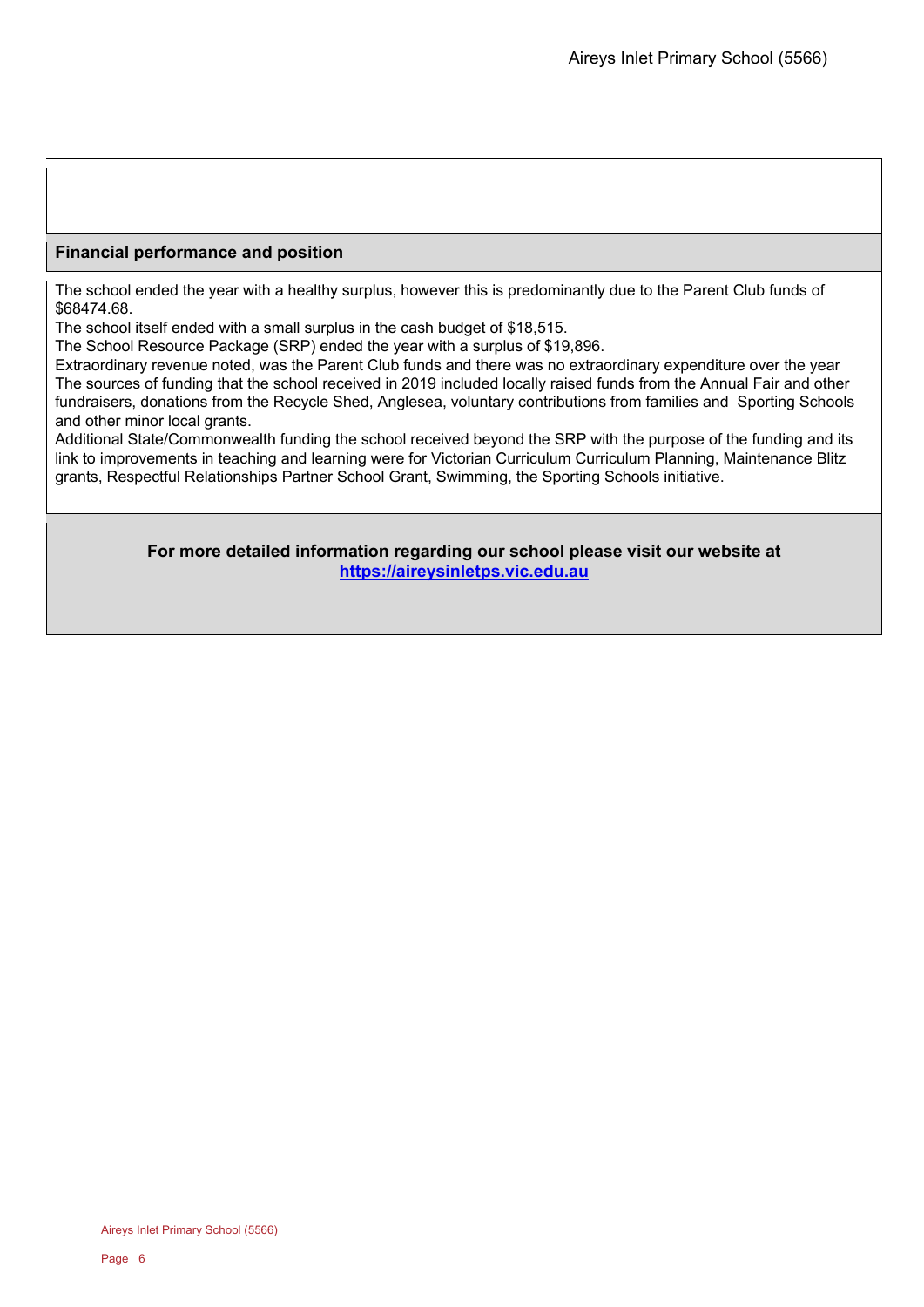

The Government School Performance Summary provides an overview of how this school is contributing to the objectives of the Education State and how it compares to other Victorian Government schools.

All schools work in partnership with their school community to improve outcomes for children and young people. Sharing this information with parents and the wider school community helps to support community engagement in student learning, a key priority of the Framework for Improving Student Outcomes.

Members of the community can contact the school for an accessible version of these data tables if required.

| Range of results for the middle 60% of Victorian Government Primary Schools:<br>Key:<br>Results for this school: Median of all Victorian Government Primary Schools:                                                                                                                                                                                                                          |                                                                                                                                                             |
|-----------------------------------------------------------------------------------------------------------------------------------------------------------------------------------------------------------------------------------------------------------------------------------------------------------------------------------------------------------------------------------------------|-------------------------------------------------------------------------------------------------------------------------------------------------------------|
| <b>School Profile</b>                                                                                                                                                                                                                                                                                                                                                                         |                                                                                                                                                             |
| <b>Enrolment Profile</b><br>A total of 93 students were enrolled at this school in 2019, 42 female and 51 male.<br>students.<br><b>Overall Socio-Economic Profile</b><br>Based on the school's Student Family Occupation and<br>Education index which takes into account parents'<br>occupations and education.                                                                               | 0 percent were EAL (English as an Additional Language) students and 0 percent ATSI (Aboriginal and Torres Strait Islander)<br>low<br>mid<br>high<br>low-mid |
| <b>Parent Satisfaction Summary</b><br>Measures the percent endorsement by parents on their<br>school satisfaction level, as reported in the annual Parent<br>Opinion Survey. The percent endorsement indicates the<br>percent of positive responses (agree or strongly agree).<br>Data is suppressed for schools with three or less<br>respondents to the survey for confidentiality reasons. | 0<br>100                                                                                                                                                    |
| <b>School Staff Survey</b><br>Measures the percent endorsement by staff on School<br>Climate, as reported in the annual School Staff Survey. The<br>percent endorsement indicates the percent of positive<br>responses (agree or strongly agree).<br>Data is suppressed for schools with three or less<br>respondents to the survey for confidentiality reasons.                              | 0<br>100                                                                                                                                                    |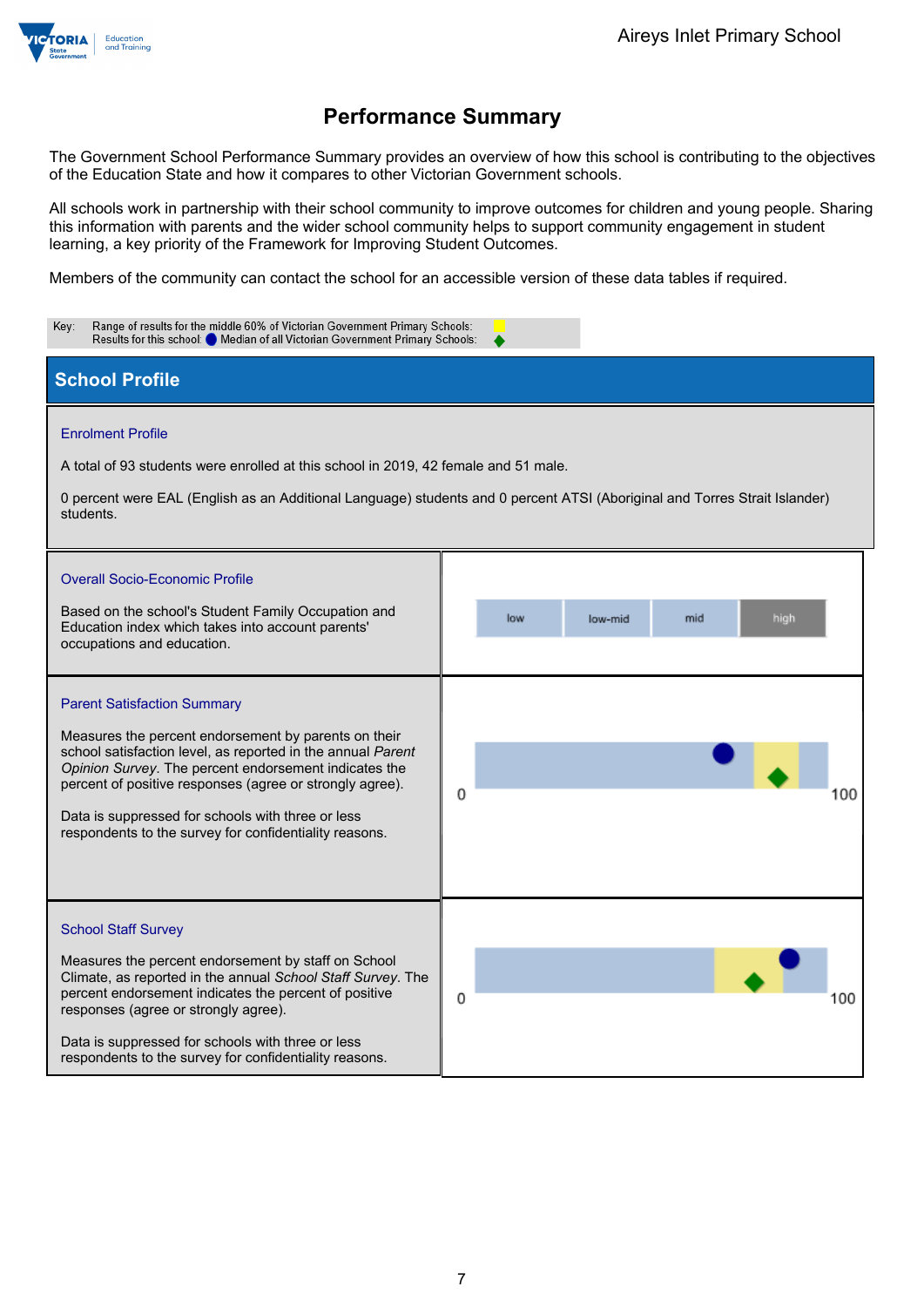

| Similar School Comparison<br>Range of results for the middle 60% of Victorian Government Primary Schools:<br>Key:<br>Key:<br>Results for this school: ● Median of all Victorian Government Primary Schools: ●<br>Above<br>Similar<br>Below                          |                                                                           |                                        |  |
|---------------------------------------------------------------------------------------------------------------------------------------------------------------------------------------------------------------------------------------------------------------------|---------------------------------------------------------------------------|----------------------------------------|--|
| Achievement                                                                                                                                                                                                                                                         | <b>Student Outcomes</b>                                                   | <b>Similar School Comparison</b>       |  |
| Teacher Judgement of student<br>achievement<br>Percentage of students in Years Prep to 6<br>working at or above age expected<br>standards in:<br>English<br>$\bullet$<br>Mathematics<br>$\bullet$<br>For further details refer to How to read the<br>Annual Report. | Results: English<br>100<br>$^{\circ}$<br>Results: Mathematics<br>100<br>0 | No Data Available<br>No Data Available |  |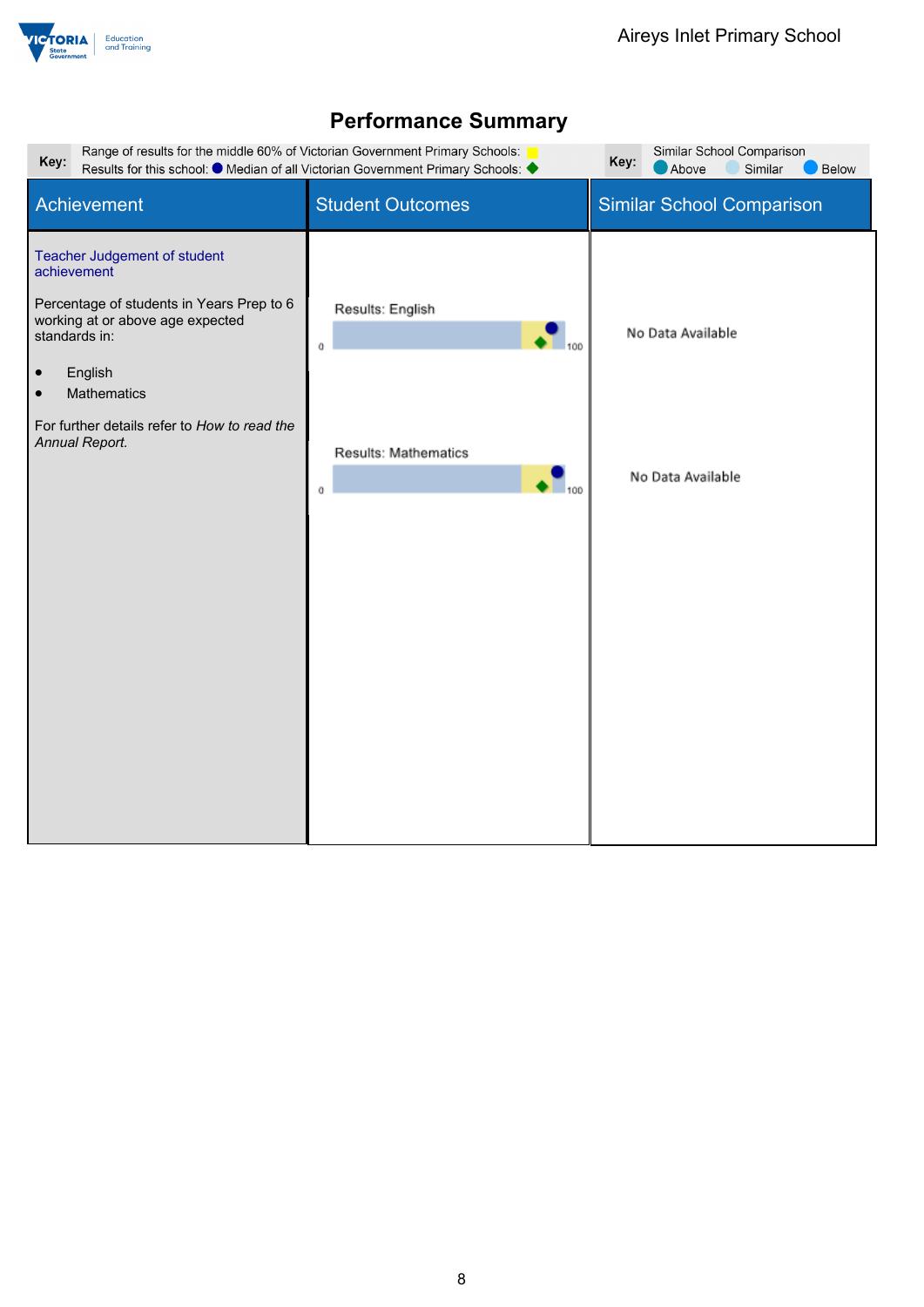

| Key:                                                                                                                                                | Range of results for the middle 60% of Victorian Government Primary Schools:<br>Results for this school: ● Median of all Victorian Government Primary Schools: ◆ | Similar School Comparison<br>Key:<br>Above<br>Similar<br><b>Below</b> |
|-----------------------------------------------------------------------------------------------------------------------------------------------------|------------------------------------------------------------------------------------------------------------------------------------------------------------------|-----------------------------------------------------------------------|
| Achievement                                                                                                                                         | <b>Student Outcomes</b>                                                                                                                                          | <b>Similar School Comparison</b>                                      |
| <b>NAPLAN Year 3</b><br>The percentage of students in the top<br>3 bands of testing in NAPLAN at Year<br>3.                                         | Results: Reading<br>O<br>Results: Reading (4-year average)                                                                                                       | No Data Available                                                     |
| Year 3 assessments are reported on a<br>scale from Bands 1 - 6.                                                                                     | Results: Numeracy<br>100<br>O<br>Results: Numeracy (4-year average)<br>100<br>O                                                                                  | No Data Available                                                     |
| <b>NAPLAN Year 5</b><br>The percentage of students in the top<br>3 bands of testing in NAPLAN at Year<br>5.<br>Year 5 assessments are reported on a | Results: Reading<br>100<br>Ŭ<br>Results: Reading (4-year average)                                                                                                | No Data Available                                                     |
| scale from Bands 3 - 8.                                                                                                                             | 100<br>Ŭ<br>Results: Numeracy<br>0<br>Results: Numeracy (4-year average)<br>Û<br>100                                                                             | No Data Available                                                     |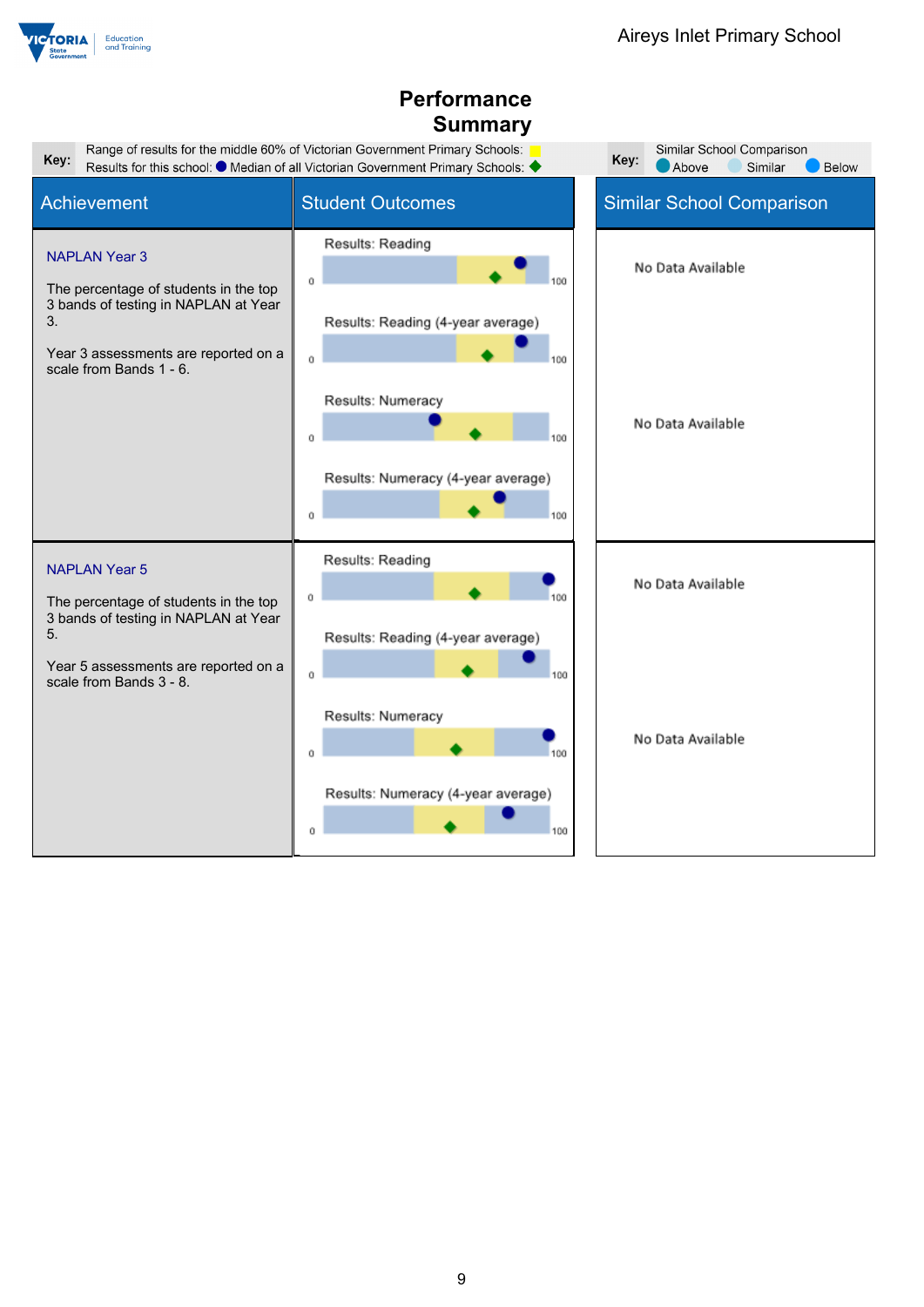

| Key:                                                                                                                                                                                                                                                                                                                                                                                                                                                                                                                                                                                                                                   | Range of results for the middle 60% of Victorian Government Primary Schools:<br>Results for this school: ● Median of all Victorian Government Primary Schools: ◆                                                                                                                                                                            |                                                                                                                                                                                                                                                                                               |  |  |  |
|----------------------------------------------------------------------------------------------------------------------------------------------------------------------------------------------------------------------------------------------------------------------------------------------------------------------------------------------------------------------------------------------------------------------------------------------------------------------------------------------------------------------------------------------------------------------------------------------------------------------------------------|---------------------------------------------------------------------------------------------------------------------------------------------------------------------------------------------------------------------------------------------------------------------------------------------------------------------------------------------|-----------------------------------------------------------------------------------------------------------------------------------------------------------------------------------------------------------------------------------------------------------------------------------------------|--|--|--|
| Achievement                                                                                                                                                                                                                                                                                                                                                                                                                                                                                                                                                                                                                            | <b>Student Outcomes</b>                                                                                                                                                                                                                                                                                                                     | <b>Similar School Comparison</b>                                                                                                                                                                                                                                                              |  |  |  |
| <b>NAPLAN Learning Gain</b><br>Year 3 - Year 5<br>Learning gain of students from Year 3 to<br>Year 5 in the following domains: Reading,<br>Numeracy, Writing, Spelling and<br><b>Grammar and Punctuation.</b><br>NAPLAN learning gain is determined by<br>comparing a student's current year result<br>to the results of all 'similar' Victorian<br>students (i.e. students in all sectors in the<br>same year level who had the same score<br>two years prior). If the current year result<br>is in the Top 25 percent, their gain level is<br>categorised as 'High'. Middle 50 percent,<br>is 'Medium'. Bottom 25 percent, is 'Low'. | Reading<br>29 %<br>57 %<br>14 %<br>Medium<br>High<br>Low<br><b>Numeracy</b><br>50 %<br>29%<br>21 %<br>Medium<br>High<br>Low<br>Writing<br>71%<br>7 %<br>21 %<br>High<br>Medium<br>Low<br><b>Spelling</b><br>36 %<br>57 %<br>7 %<br>Medium<br>High<br>Low<br><b>Grammar and Punctuation</b><br>43 %<br>43 %<br>14 %<br>Medium<br>High<br>Low | There are no Similar School<br>Comparisons for Learning Gain. The<br>statewide distribution of Learning Gain<br>for all domains is 25% Low Gain, 50%<br>Medium Gain, 25% High Gain.<br>25%<br>50%<br>25%<br>Medium<br>Low<br>High<br>Statewide Distribution of Learning Gain<br>(all domains) |  |  |  |
|                                                                                                                                                                                                                                                                                                                                                                                                                                                                                                                                                                                                                                        |                                                                                                                                                                                                                                                                                                                                             |                                                                                                                                                                                                                                                                                               |  |  |  |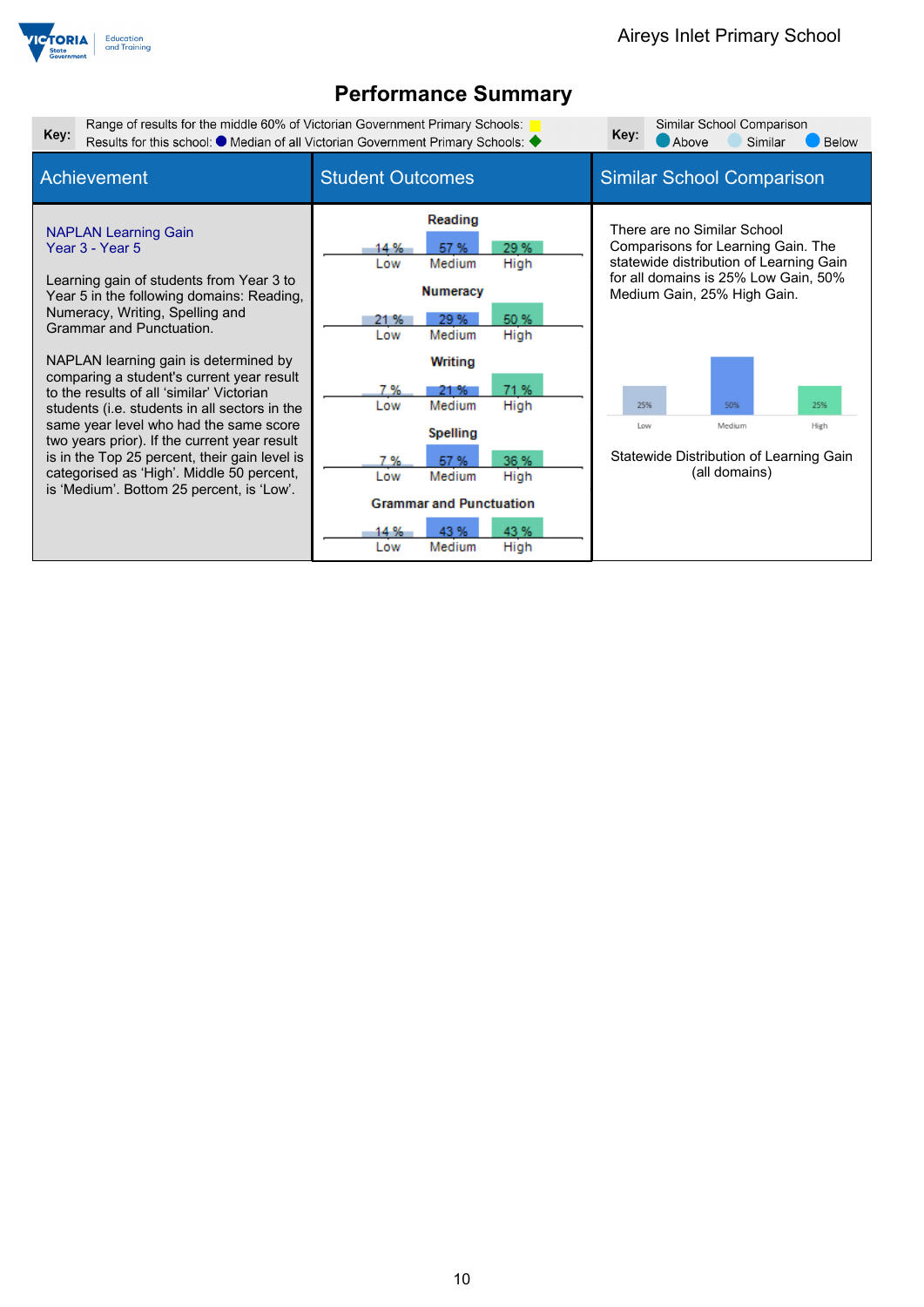

| Range of results for the middle 60% of Victorian Government Primary Schools:<br>Key:                                                                                                                                                                                                                                                                                                                                                                                                                                                                                                                  | Results for this school: ● Median of all Victorian Government Primary Schools: ◆                                                                         | Similar School Comparison<br>Key:<br>Above<br>Below<br>Similar |
|-------------------------------------------------------------------------------------------------------------------------------------------------------------------------------------------------------------------------------------------------------------------------------------------------------------------------------------------------------------------------------------------------------------------------------------------------------------------------------------------------------------------------------------------------------------------------------------------------------|----------------------------------------------------------------------------------------------------------------------------------------------------------|----------------------------------------------------------------|
| Engagement                                                                                                                                                                                                                                                                                                                                                                                                                                                                                                                                                                                            | <b>Student Outcomes</b>                                                                                                                                  | <b>Similar School Comparison</b>                               |
| <b>Average Number of Student Absence Days</b><br>Average days absent per full time<br>equivalent (FTE) student per year.<br>Common reasons for non-attendance<br>include illness and extended family<br>holidays.<br>Absence from school can impact on<br>students' learning<br><b>Similar School Comparison</b><br>A similar school comparison rating of<br>'Above' indicates this school records 'less'<br>absences than expected, relative to the<br>similar schools group with similar<br>characteristics. A rating of 'Below'<br>indicates this school records 'more'<br>absences than expected. | Results: 2019<br>50<br>Few absences <------> Many absences<br>Results: 2016 - 2019 (4-year average)<br>50<br>Few absences <------> Many absences         | No Data Available                                              |
| Average 2019 attendance rate by year<br>level:                                                                                                                                                                                                                                                                                                                                                                                                                                                                                                                                                        | Prep !<br>Yr <sub>2</sub><br>Yr <sub>3</sub><br>Yr <sub>5</sub><br>Yr <sub>6</sub><br>Yr1<br>Yr4<br>90 %<br>89 %<br>91 %<br>91 %<br>91 %<br>91 %<br>92 % | Similar school comparison not<br>available                     |
|                                                                                                                                                                                                                                                                                                                                                                                                                                                                                                                                                                                                       |                                                                                                                                                          |                                                                |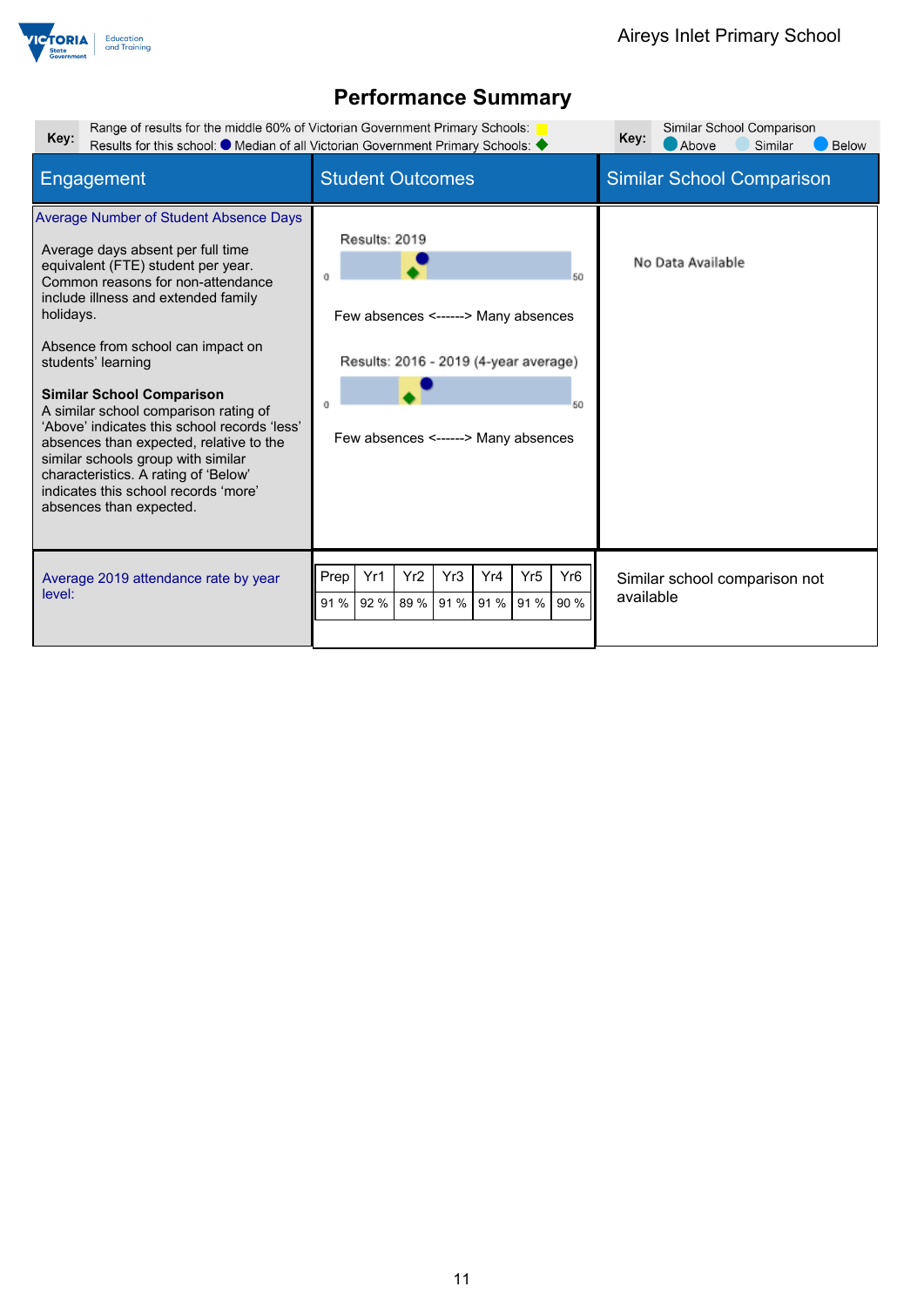

| Range of results for the middle 60% of Victorian Government Primary Schools:<br>Similar School Comparison<br>Key:<br>Key:<br>Results for this school: ● Median of all Victorian Government Primary Schools: ◆<br>Above<br>Similar<br><b>Below</b>                                                                                                                                           |                                                                          |                                  |  |
|---------------------------------------------------------------------------------------------------------------------------------------------------------------------------------------------------------------------------------------------------------------------------------------------------------------------------------------------------------------------------------------------|--------------------------------------------------------------------------|----------------------------------|--|
| Wellbeing                                                                                                                                                                                                                                                                                                                                                                                   | <b>Student Outcomes</b>                                                  | <b>Similar School Comparison</b> |  |
| <b>Students Attitudes to School -</b><br><b>Sense of Connectedness</b><br>Measures the percent endorsement on<br>Sense of Connectedness factor, as<br>reported in the Attitudes to School Survey<br>completed annually by Victorian<br>Government school students in Years 4 to<br>12. The percent endorsement indicates<br>the percent of positive responses (agree<br>or strongly agree). | Results: 2019<br>Ū.<br>Results: 2017 - 2019 (3-year average)<br>Ŭ<br>100 | No Data Available                |  |
| <b>Students Attitudes to School -</b><br><b>Management of Bullying</b><br>Measures the percent endorsement on<br>Management of Bullying factor, as<br>reported in the Attitudes to School Survey<br>completed annually by Victorian<br>Government school students in Years 4 to<br>12. The percent endorsement indicates<br>the percent of positive responses (agree<br>or strongly agree). | Results: 2019<br>Ū.<br>Results: 2017 - 2019 (3-year average)<br>Ŭ<br>100 | No Data Available                |  |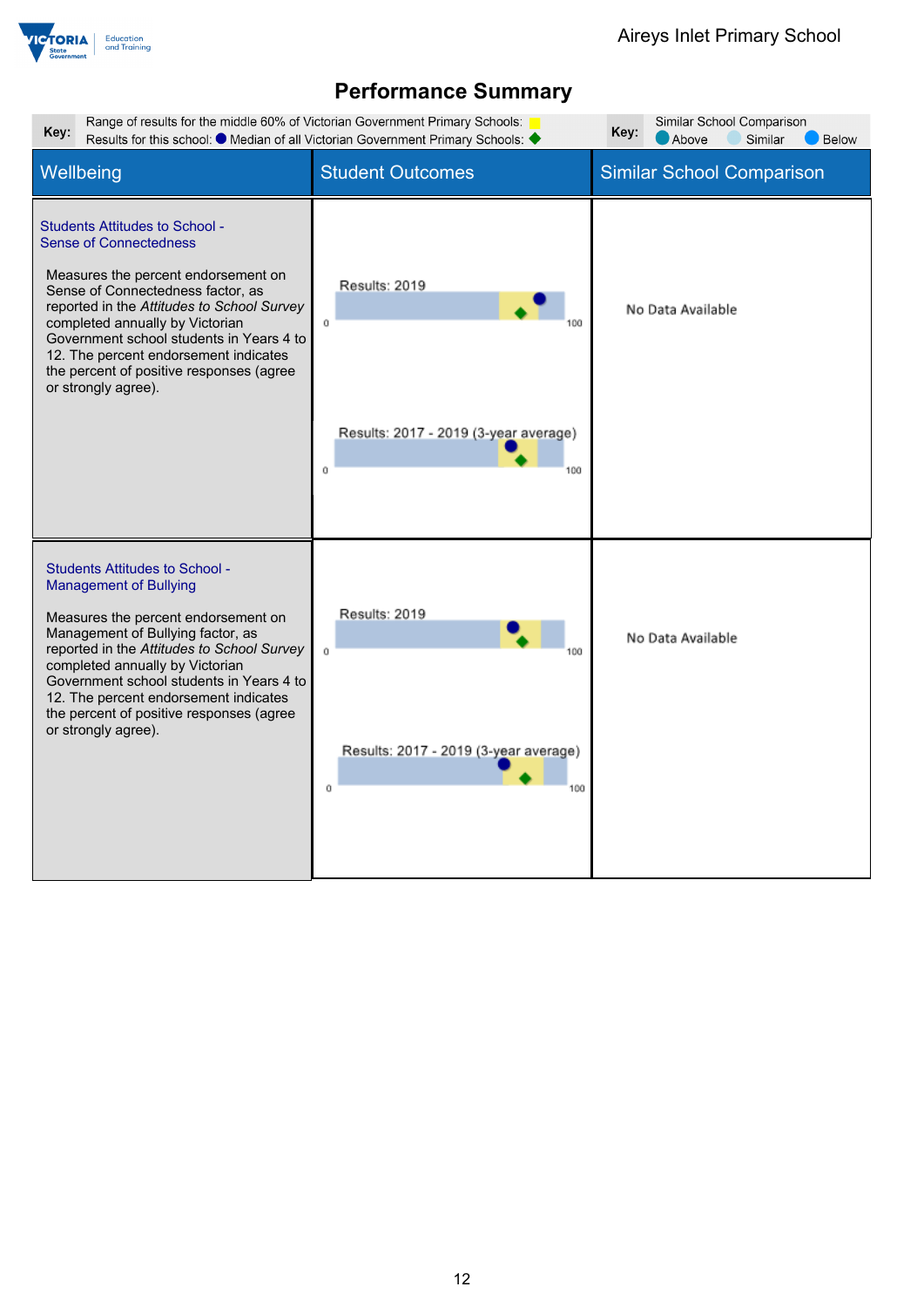

### **Financial Performance and Position**

*Commentary on the financial performance and position is included in the About Our School section at the start of this report*

| <b>Financial Performance - Operating Statement</b><br>Summary for the year ending 31 December, 2019 |               | Financial Position as at 31 December, 2019         |               |
|-----------------------------------------------------------------------------------------------------|---------------|----------------------------------------------------|---------------|
| <b>Revenue</b>                                                                                      | <b>Actual</b> | <b>Funds Available</b>                             | <b>Actual</b> |
| <b>Student Resource Package</b>                                                                     | \$744,437     | <b>High Yield Investment Account</b>               | \$137,446     |
| <b>Government Provided DET Grants</b>                                                               | \$172,807     | <b>Official Account</b>                            | \$18,515      |
| <b>Government Grants Commonwealth</b>                                                               | \$4,400       | <b>Total Funds Available</b>                       | \$155,961     |
| Revenue Other                                                                                       | \$9,439       |                                                    |               |
| <b>Locally Raised Funds</b>                                                                         | \$112,352     |                                                    |               |
| <b>Total Operating Revenue</b>                                                                      | \$1,043,435   |                                                    |               |
| Equity <sup>1</sup>                                                                                 |               |                                                    |               |
| Equity (Social Disadvantage)                                                                        | \$5,000       |                                                    |               |
| <b>Equity Total</b>                                                                                 | \$5,000       |                                                    |               |
|                                                                                                     |               |                                                    |               |
| <b>Expenditure</b>                                                                                  |               | <b>Financial Commitments</b>                       |               |
| Student Resource Package <sup>2</sup>                                                               | \$735,596     | <b>Operating Reserve</b>                           | \$42,704      |
| <b>Books &amp; Publications</b>                                                                     | \$91          | <b>Other Recurrent Expenditure</b>                 | \$5,006       |
| <b>Communication Costs</b>                                                                          | \$3,627       | <b>Funds for Committees/Shared</b><br>Arrangements | \$71,200      |
| Consumables                                                                                         | \$31,171      | Maintenance - Buildings/Grounds < 12               | \$49,092      |
| Miscellaneous Expense <sup>3</sup>                                                                  | \$85,841      | months                                             |               |
| <b>Professional Development</b>                                                                     | \$4,363       | <b>Total Financial Commitments</b>                 | \$168,002     |
| <b>Property and Equipment Services</b>                                                              | \$87,532      |                                                    |               |
| Salaries & Allowances <sup>4</sup>                                                                  | \$37,438      |                                                    |               |
| Trading & Fundraising                                                                               | \$25,592      |                                                    |               |
| <b>Utilities</b>                                                                                    | \$12,290      |                                                    |               |
| <b>Total Operating Expenditure</b>                                                                  | \$1,023,539   |                                                    |               |

| Total Operating Experiment            | <b>DI,UZJ,JJJ</b> |
|---------------------------------------|-------------------|
| <b>Net Operating Surplus/-Deficit</b> | \$19,896          |
| <b>Asset Acquisitions</b>             | \$0               |

(1) The Equity funding reported above is a subset of overall revenue reported by the school

(2) Student Resource Package Expenditure figures are as of 26 February 2020 and are subject to change during the reconciliation process.

(3) Misc Expenses may include bank charges, health and personal development, administration charges, camp/excursion costs and taxation charges.

(4) Salaries and Allowances refers to school-level payroll.

*All funds received from the Department, or raised by the school, have been expended, or committed to subsequent years, to support the achievement of educational outcomes and other operational needs of the school, consistent with Department policies, School Council approvals and the intent/purposes for which funding was provided or raised.*